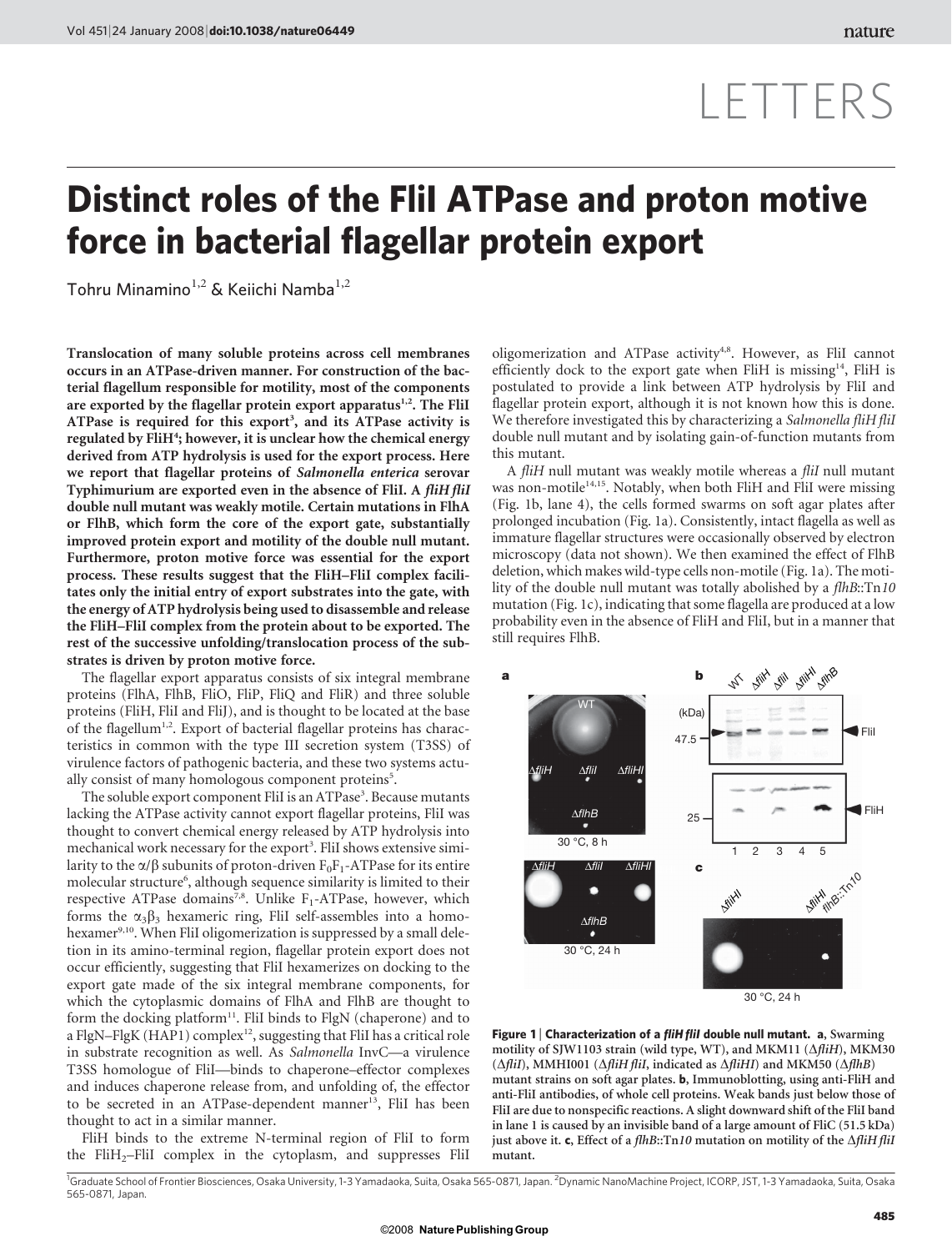FliH and FliI interact not only with FlhA and FlhB but also with flagellar chaperones such as FliJ and export substrates, leading to the proposal that the FliH–FliI complex is responsible for delivery of the substrates to the export gate<sup>4,11,12,14</sup>. To test this, gain-offunction mutants were isolated from the fliH fliI double null mutant by streaking an overnight culture out on soft agar plates, incubating at 30  $\degree$ C for 2 days and looking for motility haloes emerging from the streak. In total 22 pseudo-revertants were obtained. When we analysed the secretion of FliC (flagellin) into the culture supernatant by Coomassie brilliant blue staining, FliC was seen on SDS– polyacrylamide gel electrophoresis gels from the MMHI0117 strain, but not from the others (data not shown). Therefore, we decided to carry out further characterization of MMHI0117. The motility of MMHI0117 was significantly better than that of the parent mutant although not as good as that of wild type (Fig. 2a). Most cells of this strain had a couple of long flagellar filaments, whereas wild-type cells



Figure 2 | Isolation of pseudo-revertants from the  $\Delta$ fliH flil mutant. a, Motility of wild type,  $\Delta$ fliH fliI mutant ( $\Delta$ fliHI) and its pseudo-revertant ( $\Delta$ fliH fliI, flhB(P28T), indicated as  $\Delta$ fliHI, flhB<sup>\*</sup>). **b**, Secretion analysis of FlgG, FlgE, FlgD, FliK, FliC, FlgK and FlgL by immunoblotting. 'Cell' and 'Sup' indicate whole cell proteins and culture supernatant fractions, respectively. Relative secretion levels are normalized to the wild-type level of each protein. Black bar, wild type; grey bar, pseudo-revertant. c, Electron micrographs of the flagella and basal bodies isolated from  $\Delta f$ iH fliI, flhB(P28T). Scale bar, 200 nm. d, Position of a suppressor mutation in FlhB. CM, cytoplasmic membrane; cyto, cytoplasm; peri, periplasmic space.

produce five or more (data not shown). Most flagellar proteins were detected in the culture supernatant of this mutant (Fig. 2b, lane 6). The amounts of FlgD (hook cap protein) and FliK (hook-length control protein) secreted by this pseudo-revertant were even larger than those of the wild type, whereas the secretion levels of FlgG (distal rod protein) and FlgE (hook protein) were threefold and tenfold lower than wild-type levels, respectively. Consistently, flagellar basal bodies, often with the hook and filament attached, were observed by electron microscopy (Fig. 2c). The secretion levels of these proteins were restored to wild-type levels by introduction of a plasmid encoding FliH and FliI into the mutant (Supplementary Fig. 1). These results indicate that the export of FlgE and FlgG depends on the FliH–FliI complex more strongly than the export of FlgD and FliK. As all of these proteins belong to the same rod-type and hook-type export class<sup>16</sup>, the FliH–FliI complex not only guides these proteins to the export gate but also controls their export order and levels. The cellular levels of FliC, FlgK and FlgL (HAP3) in the MMHI0117 strain were much lower than those in the wild type because expression of these genes occurs only after hook completion $17$ , which is evidently retarded in this strain (Fig. 2b).

P22-mediated genetic mapping<sup>18</sup> showed that the gain-of-function mutation lies in the *flhBAE* operon (data not shown). DNA sequencing identified a missense mutation, P28T, near the N terminus of FlhB, close to the interface with the first membrane span (Fig. 2d). The position of this P28T mutation was very close to the positions of the FliH-bypass  $f/hB$  mutations isolated previously<sup>14</sup>. Therefore, we tested whether the FliH-bypass flhB and flhA mutations can improve motility of the *fliH fliI* double mutant. These mutations, as represented here by a flhA(V404M) mutation, considerably enhanced both motility and flagellar protein export (Supplementary Fig. 2), although their suppression abilities were much weaker than that of the flhB(P28T) mutation.

Salmonella T3SS virulence factors are secreted by the flagellar export apparatus in the absence of their chaperones<sup>19</sup>. As InvC and SsaN are the T3SS homologues of FliI in Salmonella<sup>20,21</sup>, there is a possibility that InvC and/or SsaN may complement the fliH fliI double null mutants for flagellar protein export, although SsaN is not expressed under our experimental condition<sup>21</sup>. However, this was ruled out by our observations that neither motility nor protein export of the pseudo-revertant was abolished by InvC or SsaN deletions (Supplementary Fig. 3). Therefore, we conclude that the gain-offunction mutations in FlhA and FlhB increase the probability of entry of flagellar proteins into the export gate, thereby increasing export efficiency. An increased gate-opening probability for higher efficiency of protein entry could be deleterious to the cells owing to leakage of small solutes. However, the growth of the mutants was normal (Supplementary Fig. 4a), suggesting that the export gate is not always open. It is likely that the interaction of export substrates with the gate, with or without the FliH–FliI complex, induces opening of the pore.

Unlike the fliH null and the fliH fliI double null mutants, the fliI null mutant was non-motile (Fig. 1a), indicating that FliH inhibits flagellar protein export in the absence of FliI. To test whether the  $f$ lhB(P28T) mutation would also suppress the *fliI* null mutation, we analysed the motility of the pseudo-revertant transformed with a plasmid encoding FliH (Supplementary Fig. 5). The motility gained by the flhB(P28T) mutation was significantly suppressed, suggesting that the docking of free FliH to the FlhA–FlhB platform interferes with the entry of export substrates into the export gate, even in the presence of the flhB(P28T) mutation.

As it has been shown that Yersinia enterocolitica type III secretion is inhibited considerably by treatment with the protonophore carbonyl cyanide  $m$ -chlorophenylhydrazone (CCCP)<sup>22</sup>, and that flagellar formation is also dependent on proton motive force  $(PMF)^{23}$ , we investigated whether flagellar protein export is still dependent on PMF in the gain-of-function mutant as well as wild-type cells. The rate of cell growth decreased when CCCP concentration increased,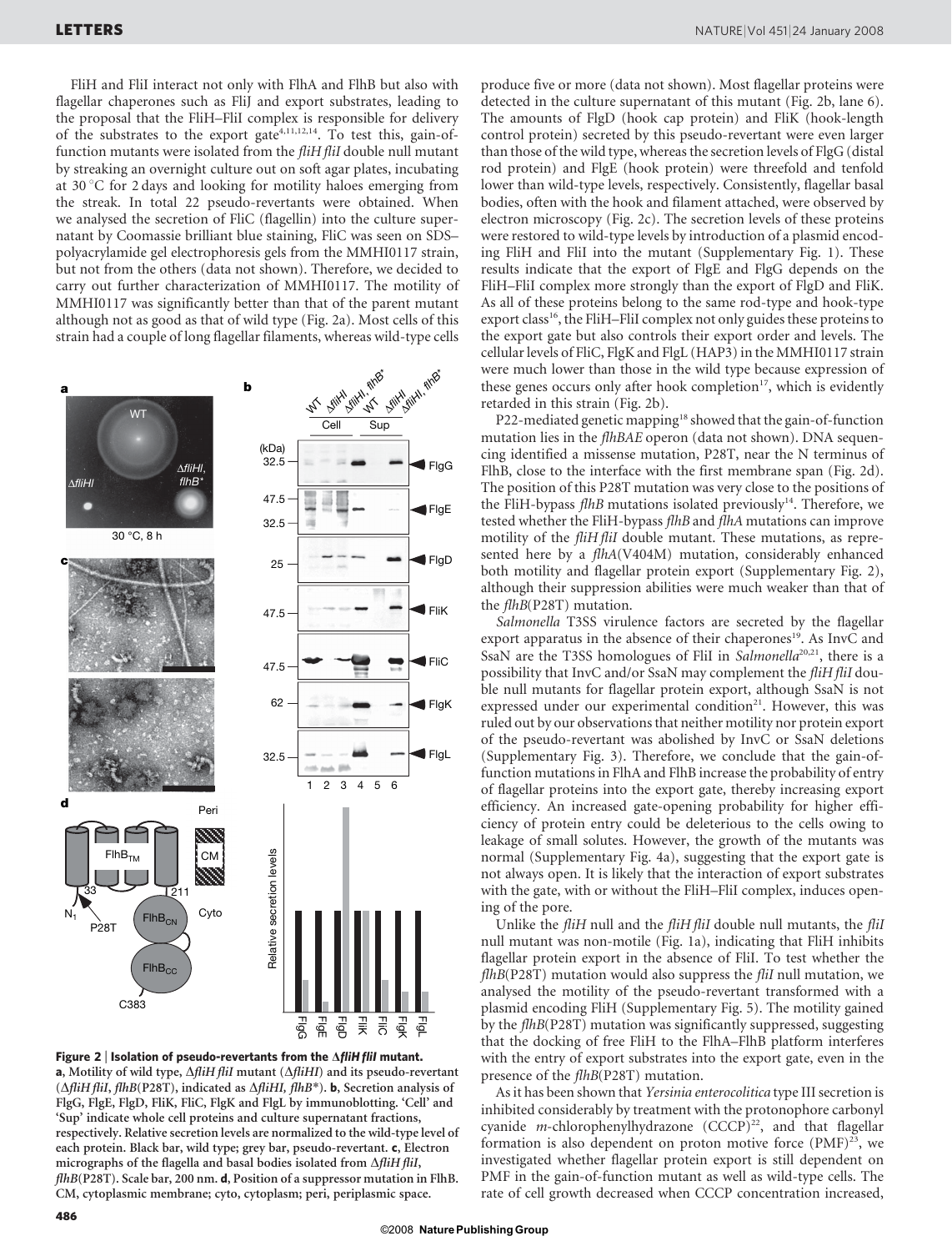and 25 µM CCCP immediately caused growth arrest (Supplementary Fig. 4b). As expected, the flagellar motor rotation, which is driven by the PMF<sup>1</sup>, was abolished by 25  $\mu$ M CCCP treatment, indicating that the PMF is significantly collapsed (data not shown). The intracellular levels of FlgD were maintained even at  $25 \mu M$  (Fig. 3); however, the levels of FlgD secretion by both wild-type and mutant cells decreased significantly above 10  $\mu$ M CCCP and diminished at 25  $\mu$ M (Fig. 3). In agreement with previous data<sup>22</sup>, the intracellular ATP level did not change on CCCP treatment within 1 h (Supplementary Fig. 4c). These results indicate that PMF is absolutely essential for FlgD export regardless of the presence or absence of FliH and FliI.

(1)

The MotA–MotB complex acts as a proton conductive pathway to couple proton influx with flagellar motor rotation<sup>1</sup>. Mutations in MotA or MotB do not affect flagellar formation while the motor is paralized<sup>1</sup>. Consistently, deletions of these two proteins do not interfere with flagellar protein export even in the gain-of-function mutant (data not shown).

Both ATP and PMF seem to be required for pre-protein translocation in Escherichia coli, where ATP is essential for the initial step of protein translocation and PMF increases the rate of translocation $^{24}$ . SecA is the ATPase that uses the energy of ATP binding and hydrolysis to drive pre-protein translocation into and across the cytoplasmic membrane<sup>24</sup>. Each catalytic cycle of SecA permits the stepwise translocation of pre-proteins across the membrane25,26. In contrast, we have shown that ATP hydrolysis by FliI is not absolutely required for flagellar protein export. As the diameter of the central channel of the flagellum—which is the export path for flagellar proteins—is only  $2 \text{ nm}^{27}$ , proteins to be exported must be largely unfolded for entry into and translocation through the channel. Our observations—in particular, levels of FlgD and FliK secretion by a gain-of-function



Figure 3 | Effect of CCCP on FlgD secretion. a, Immunoblotting, using the anti-FlgD antibody, of whole cell proteins and culture supernatant fractions prepared from wild-type (WT) and a gain-of-function mutant  $(\Delta f \ddot{\iota} H f \ddot{\iota} I,$ flhB<sup>\*</sup>) grown at 30 °C in the presence of 0, 5, 10 and 25  $\mu$ M CCCP. **b**, The decay in the secretion levels shown by plotting band densities of the two blots, which are normalized for the cellular FlgD levels. These data are the average of three independent experiments. The experimental errors are within 10%.

mutant that exceed wild-type levels (Fig. 2c)—suggest that the successive process of unfolding and translocation of export substrate is driven by PMF. The role of the FliH–FliI complex for efficient export would probably be to increase the initial docking efficiency of the N-terminal segments of export substrates into the export gate through specific interactions between the  $FliH_x-FliI_6$  complex and the FlhA–FlhB platform. As the binding of the  $FliH_x-FliI_6$  complex without ATPase activity inhibits the export process<sup>4</sup>, the energy of ATP hydrolysis seems to be used to facilitate the release and disassembly of the  $FliH_x-FliI_6$  complex from the export gate and the protein about to be exported, in order for the subsequent PMFdriven, successive process of unfolding of the protein and translocation of the polypeptide chain through the gate by the export gate complex to proceed without retardation, as well as for efficient use of the FliH<sub>2</sub>–FliI complexes for the next cycle of initial docking (Fig. 4). Because N-terminal segments of export substrates containing export signals are all natively unfolded in the monomeric form of the proteins28, the energy of ATP hydrolysis would not be required for the process of initial docking and entry to the gate.

Considering the many similarities between the flagellar export apparatus and  $F_0F_1$ -ATPase, such as almost identical structures of



Figure 4 | Model for flagellar protein export. Top panel: The flagellar protein export apparatus in the basal body. Middle panel: in wild type, the FliH2–FliI complex delivers export substrates to the export gate along with FliJ (left). Once the N-terminal segment of a substrate is docked by formation of the  $FliH_x-FliI_6$  complex (middle), ATP hydrolysis induces dissociation of the FliH<sub>x</sub>–FliI<sub>6</sub> complex and successive unfolding and translocation of the substrates is driven by the PMF (right). Bottom panel: protein translocation is inhibited by FliH in the fliI mutant (left). The fliH mutant retains the export function to some extent (middle left). The fliH fliI double mutant also retains the export function, albeit at a low level (middle right). Gain-of-function mutations increase the efficiency of substrate entry (right).  $P_i$ , inorganic phosphate.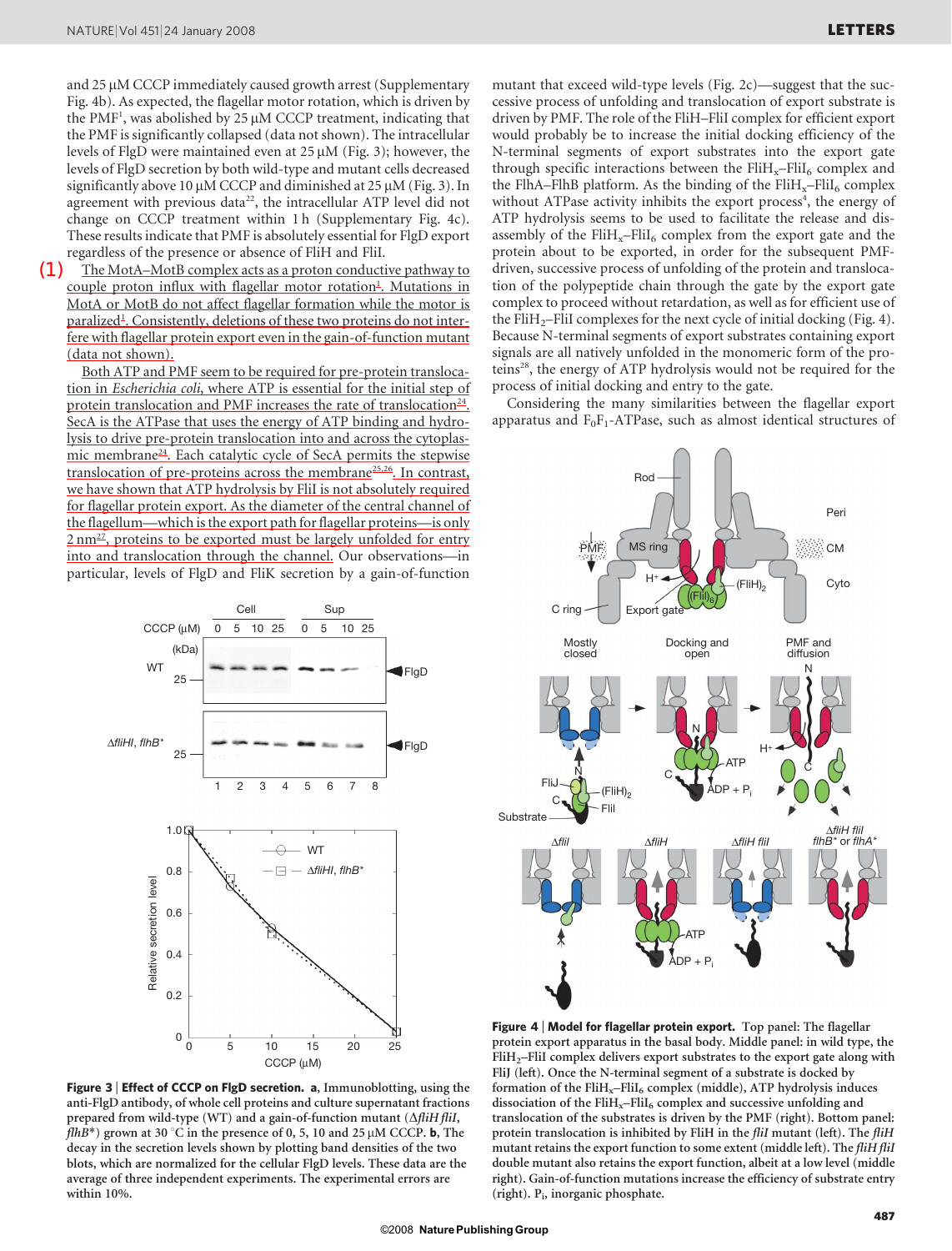FliI and the  $\alpha/\beta$  subunits<sup>6</sup>, the PMF-driven functions of the export gate and the  $F_0$  portion, and sequence/functional similarities between FliH and the  $\delta/b$  subunits<sup>29</sup>, these two remotely related systems may be similar to each other for their entire structural architectures.

### METHODS SUMMARY

Salmonella strains and plasmids used in this study are listed in Supplementary Table 1. L-broth (LB) and soft tryptone agar plates were prepared as described<sup>30</sup> Ampicillin and tetracycline were added as needed at a final concentration of  $100 \,\mathrm{\upmu g\,ml}^{-1}$  and  $15 \,\mathrm{\upmu g\,ml}^{-1}$ , respectively. Motility assays were carried out on soft agar plates as described before<sup>4</sup>. Export assays were done as described previously<sup>30</sup>

The hook–basal bodies were purified and negatively stained with 3% phosphotungstic acid (pH 4.5) on carbon-coated copper grids. Micrographs were recorded at a magnification of  $\times$ 25,000 with a JEM-1011 transmission electron microscope (JEOL) operated at 100 kV.

The cellular levels of ATP were measured using the ATP bioluminescence assay kit CLS II as described previously<sup>22</sup>.

Full Methods and any associated references are available in the online version of the paper at<www.nature.com/nature>.

#### Received 8 August; accepted 29 October 2007.

- 1. Berg, H. C. The rotary motor of bacterial flagella. Annu. Rev. Biochem. 72, 19–54 (2003).
- 2. Minamino, T. & Namba, K. Self-assembly and type III protein export of the bacterial flagellum. J. Mol. Microbiol. Biotechnol. 7, 5–17 (2004).
- 3. Fan, F. & Macnab, R. M. Enzymatic characterization of FliI: an ATPase involved in flagellar assembly in Salmonella typhimurium. J. Biol. Chem. 271, 31981–31988 (1996).
- 4. Minamino, T. & Macnab, R. M. FliH, a soluble component of the type III flagellar export apparatus of Salmonella, forms a complex with Flil and inhibits its ATPase activity. Mol. Microbiol. 37, 1494–1503 (2000).
- 5. Cornelis, G. R. The type III secretion injectisome. Nature Rev. Microbiol. 4, 811–825 (2006).
- 6. Imada, K., Minamino, T., Tahara, A. & Namba, K. Structural similarity between the flagellar type III ATPase Flil and  $F_1$ -ATPase subunits. Proc. Natl Acad. Sci. USA 104, 485–490 (2007).
- 7. Vogler, A. P., Homma, M., Irikura, V. M. & Macnab, R. M. Salmonella typhimurium mutants defective in flagellar filament regrowth and sequence similarity of FliI to  $F_0F_1$ , vacuolar, and archaebacterial ATPase subunits. J. Bacteriol. 173, 3564-3572 (1991).
- 8. Lane, M. C., O'Toole, P. W. & Moore, S. A. Molecular basis of the interaction between the flagellar export proteins FliH and FliI from Helicobacter pylori. J. Biol. Chem. 281, 508–517 (2006).
- Auvray, F., Ozin, A. J., Claret, L. & Hughes, C. Intrinsic membrane targeting of the flagellar export ATPase Flil: Interaction with acidic phospholipids and FliH. J. Mol. Biol. 318, 941–950 (2002).
- 10. Claret, L., Susannah, C. R., Higgins, M. & Hughes, C. Oligomerisation and activation of the FliI ATPase central to bacterial flagellum assembly. Mol. Microbiol. 48, 1349–1355 (2003).
- 11. Minamino, T. et al. Oligomerization of the bacterial flagellar ATPase Flil is controlled by its extreme N-terminal region. J. Mol. Biol. 360, 510–519 (2006).
- 12. Thomas, J., Stafford, G. P. & Hughes, C. Docking of cytosolic chaperone-substrate complexes at the membrane ATPase during flagellar type III protein export. Proc. Natl Acad. Sci. USA 101, 3945–3950 (2004).
- 13. Akeda, Y. & Galán, J. E. Chaperone release and unfolding of substrates in type III secretion. Nature 437, 911–915 (2005).
- 14. Minamino, T., González-Pedrajo, B., Kihara, M., Namba, K. & Macnab, R. M. The ATPase FliI can interact with the type III flagellar protein export apparatus in the absence of its regulator FliH. J. Bacteriol. 185, 3983–3988 (2003).
- 15. González-Pedrajo, B., Fraser, G. M., Minamino, T. & Macnab, R. M. Molecular dissection of Salmonella FliH, a regulator of the ATPase FliI and the type III flagellar protein export pathway. Mol. Microbiol. 45, 967–982 (2002).
- 16. Hirano, T., Minamino, T., Namba, K. & Macnab, R. M. Substrate specificity classes and the recognition signal for Salmonella type III flagellar export. J. Bacteriol. 185, 2485–2492 (2003).
- 17. Kutsukake, K., Ohio, Y. & Iino, T. Transcriptional analysis of the flagellar region of Salmonella typhimurium. J. Bacteriol. 172, 741–747 (1990).
- Yamaguchi, S., Fujita, H., Sugata, K., Taira, T. & Iino, T. Genetic analysis of H2, the structural gene for phase-2 flagellin in Salmonella. J. Gen. Microbiol. 130, 255–265 (1984).
- Lee, S. H. & Galán, J. E. Salmonella type III secretion-associated chaperones confer secretion-pathway specificity. Mol. Microbiol. 51, 483–495 (2004).
- 20. Eichelberg, K., Ginocchio, C. C. & Galán, J. E. Molecular and functional characterization of Salmonella typhimurium invasion genes invB and invC: homology of InvC of the  $F_0F_1$  ATPase family of proteins. J. Bacteriol. 176, 4501–4510 (1994).
- 21. Deiwick, J., Nikolaus, T., Erdogan, S. & Hensel, M. Environmental regulation of Salmonella pathogenicity island 2 gene expression. Mol. Microbiol. 31, 1759–1773 (1999).
- 22. Wilharm, G. et al. Yersinia enterocolitica Type III secretion depends on the proton motive force but not on the flagellar motor components MotA and MotB. Infect. Immun. 72, 4004–4009 (2004).
- 23. Galperin, M. Y., Dibrov, P. A. & Glagolev, A. N. µH+ is required for flagellar growth in Escherichia coli. FEBS Lett. 143, 319–322 (1982).
- 24. Mori, H. & Ito, K. The Sec protein-translocation pathway. Trends Microbiol. 9, 494–500 (2001).
- 25. Schiebel, E., Driessen, A. J. M., Hartl, F.-U. & Wickner, W.  $\Delta \mu$ H and ATP function at different steps of the catalytic cycle of preprotein translocase. Cell 64, 927–939 (1991).
- 26. van der Wolk, J. P., de Wit, J. G. & Driessen, A. J. The catalytic cycle of the Escherichia coli SecA ATPase comprises two distinct preprotein translocation events. EMBO J. 16, 7297–7304 (1997).
- 27. Yonekura, K., Maki-Yonekura, S. & Namba, K. Complete atomic model of the bacterial flagellar filament electron cryomicroscopy. Nature 424, 643–650 (2003).
- 28. Namba, K. Roles of partly unfolded conformations in macromolecular selfassembly. Genes Cells 6, 1–12 (2001).
- 29. Pallen, M. J., Bailey, C. M. & Beatson, S. A. Evolutionary links between FliH/YscL-like proteins from bacterial type III secretion systems and second-stalk components of the  $F_0F_1$  and vacuolar ATPases. Protein Sci. 15, 935–941 (2006).
- 30. Minamino, T. & Macnab, R. M. Components of the Salmonella flagellar export apparatus and classification of export substrates. J. Bacteriol. 181, 1388–1394 (1999).

Supplementary Information is linked to the online version of the paper at <www.nature.com/nature>.

Acknowledgements We thank A. Blocker, A. Veenendaal and K. Imada for critical reading of the manuscript and comments; N. Moriya, S. Nakamura and K.-I. Kazetani for technical help; K. Hughes for a gift of an ssaN::tetRA allele; and M. Macnab and F. Oosawa for continuous support and encouragement. This work was partially supported by Grants-in-Aid for Scientific Research from the Ministry of Education, Culture, Sports, Science and Technology of Japan to T.M. and K.N.

Author Information Reprints and permissions information is available at <www.nature.com/reprints>. Correspondence and requests for materials should be addressed to K.N. [\(keiichi@fbs.osaka-u.ac.jp\).](mailto:keiichi@fbs.osaka-u.ac.jp)